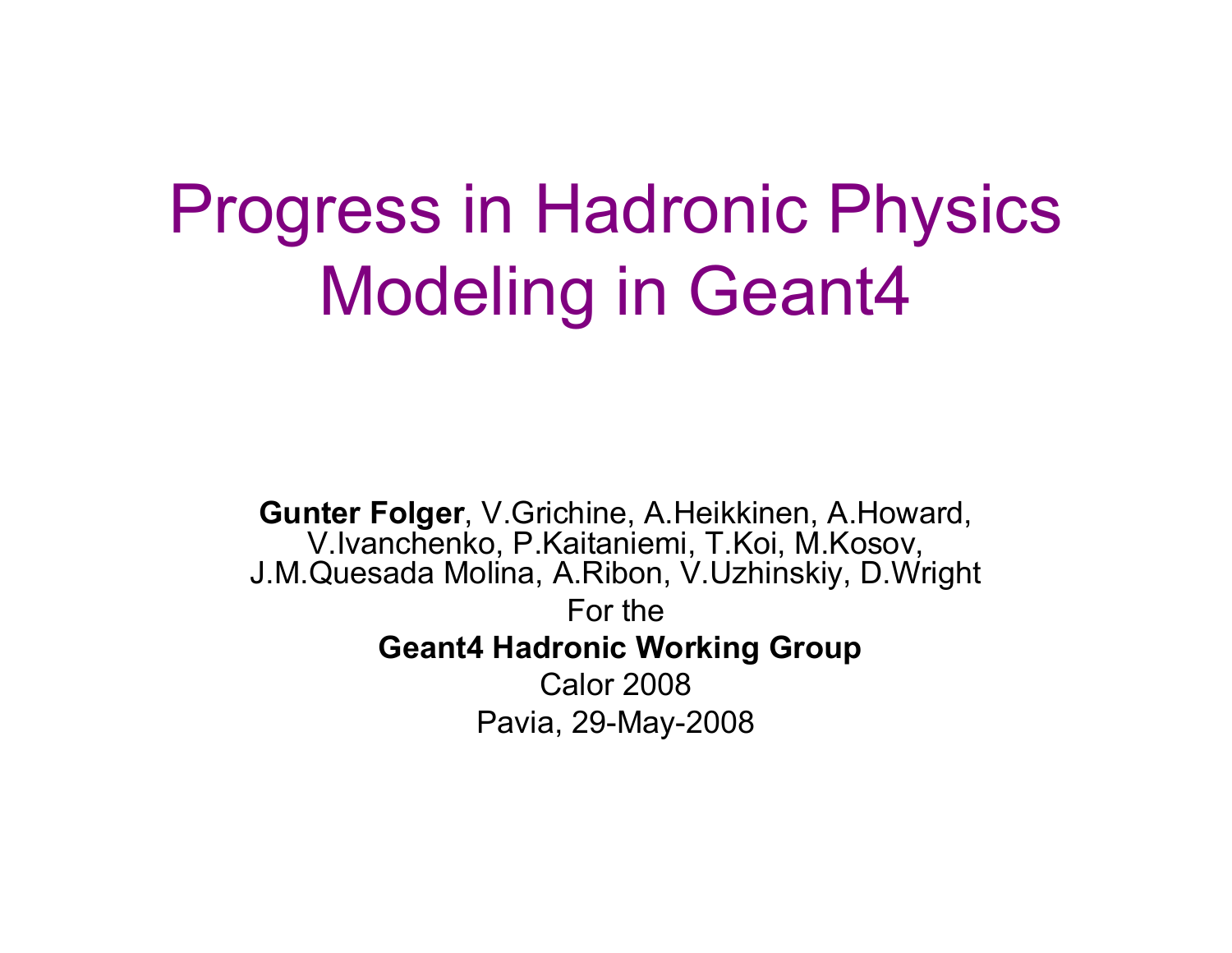# **Outline**

- Motivation
- Improvements to shower shape
	- Cross section validation
	- Model validation
- •Other developments
- •**Summary**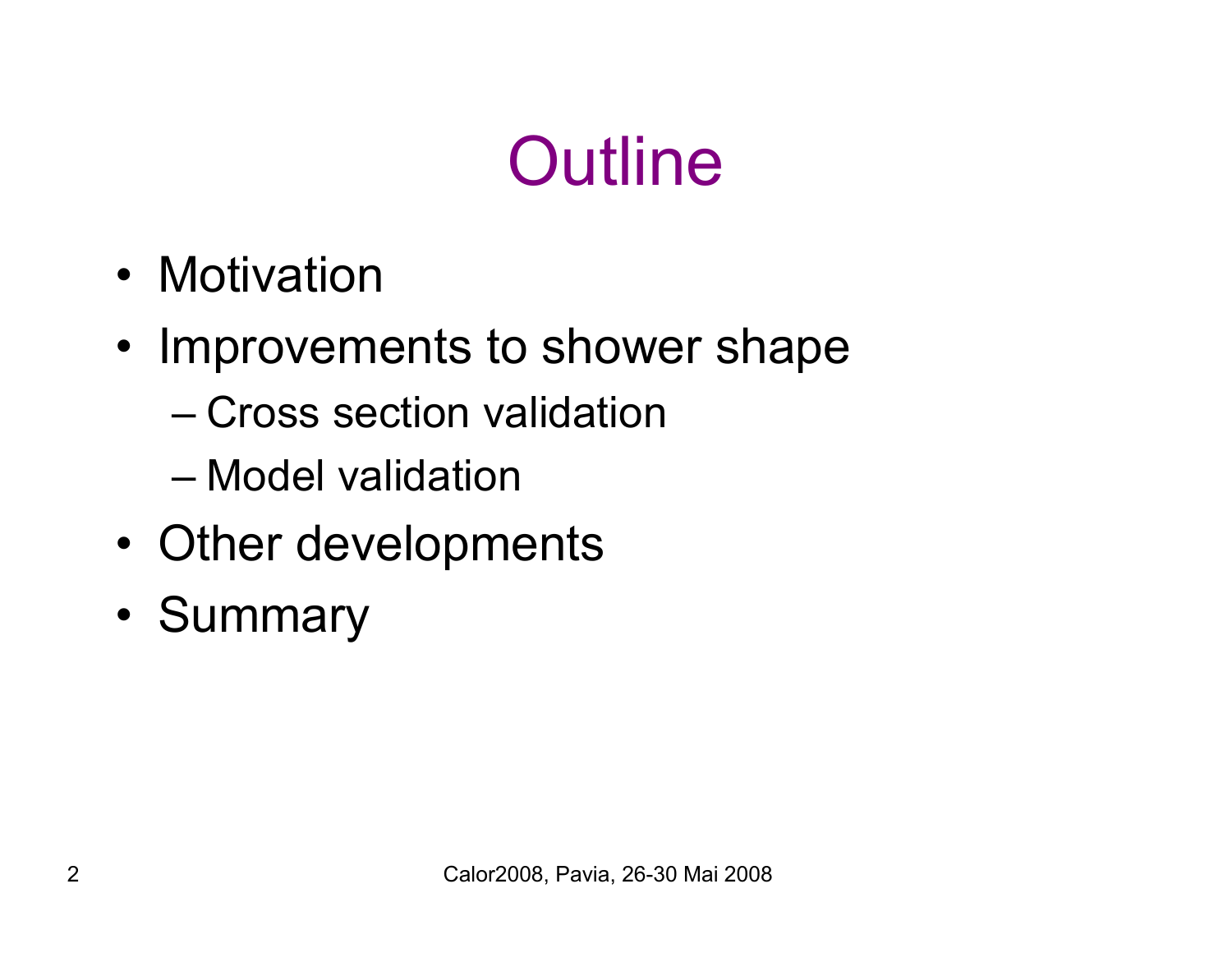# **Motivation**

- Hadronic development motivated since start (1997) by requirements of LHC detectors
	- – Response/linearity (e/pi), Response/linearity (e/pi),<br>resolution, shape, missing E, ... e.<br>04-2005 results from  $\frac{1}{5}$   $\frac{2}{5}$   $\frac{2}{5}$  0.08
- 2004-2005 results from ATLAS & CMS test beam indicated that for QGSP physics list
	- – **shower shape**, linearity need improvement (LHEP ok )
	- $-$  Resolution and e/ $\pi$  were good (LHEP was bad )



300 GeV pions, leaving MIP in ECAL and L0. Stefan Piperov, Jordan Damgov, Shuichi Kunori, 17-Jul 2006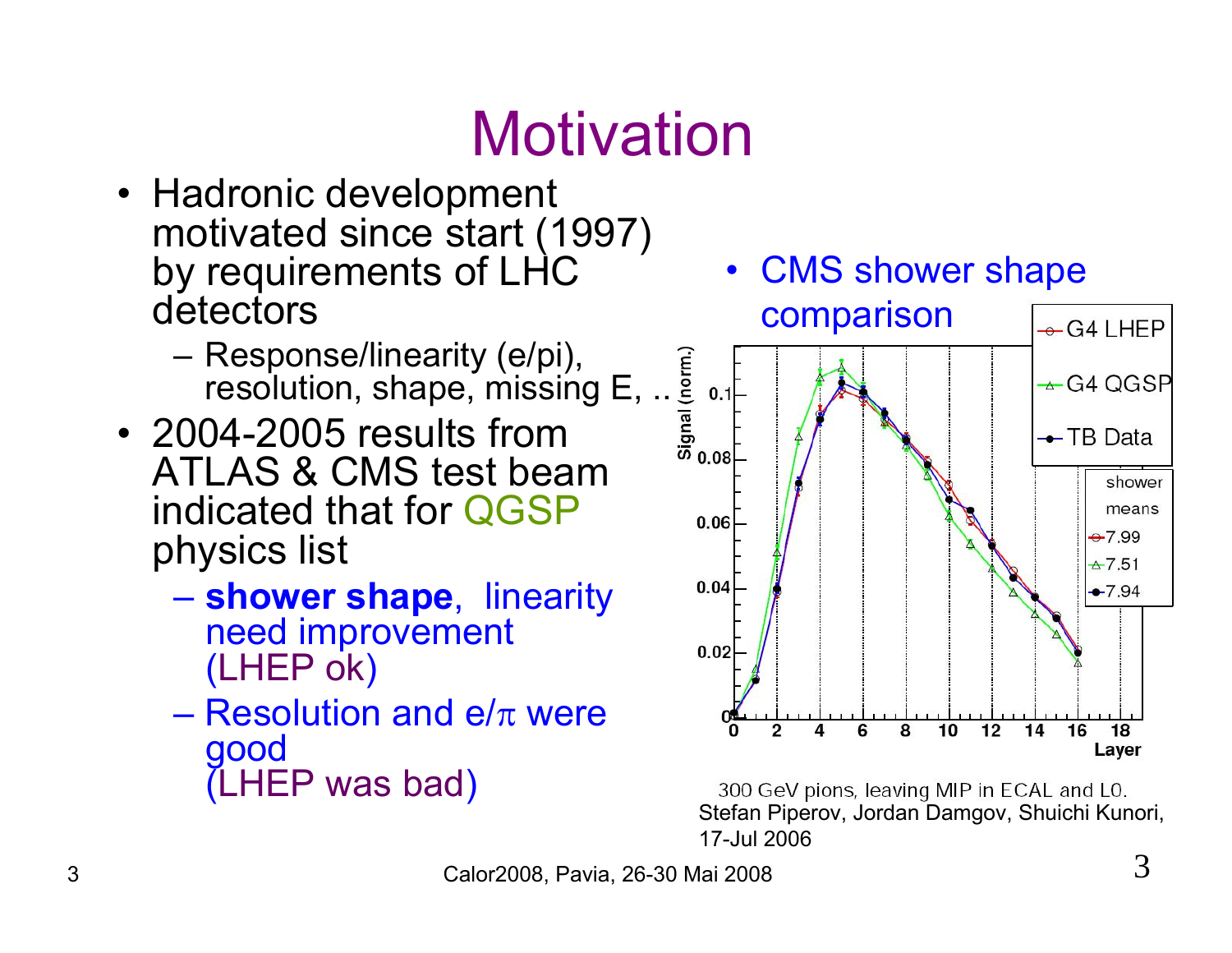#### Addressing Shower Shape issue

- Validation effort using microscopic data
	- Cross sections check vs. data or evaluations
	- –Models – check vs. thin target experiments
- Use toy calorimeter to study hadronic shower simulation
	- E.g. Energy deposit per particle type  $(\pi^0, p, \ldots)$
- **Found a need to:**
	- –**Add a proper treatment of quasi-elastic scattering**
	- **use of cascade codes**
	- improve elastic scattering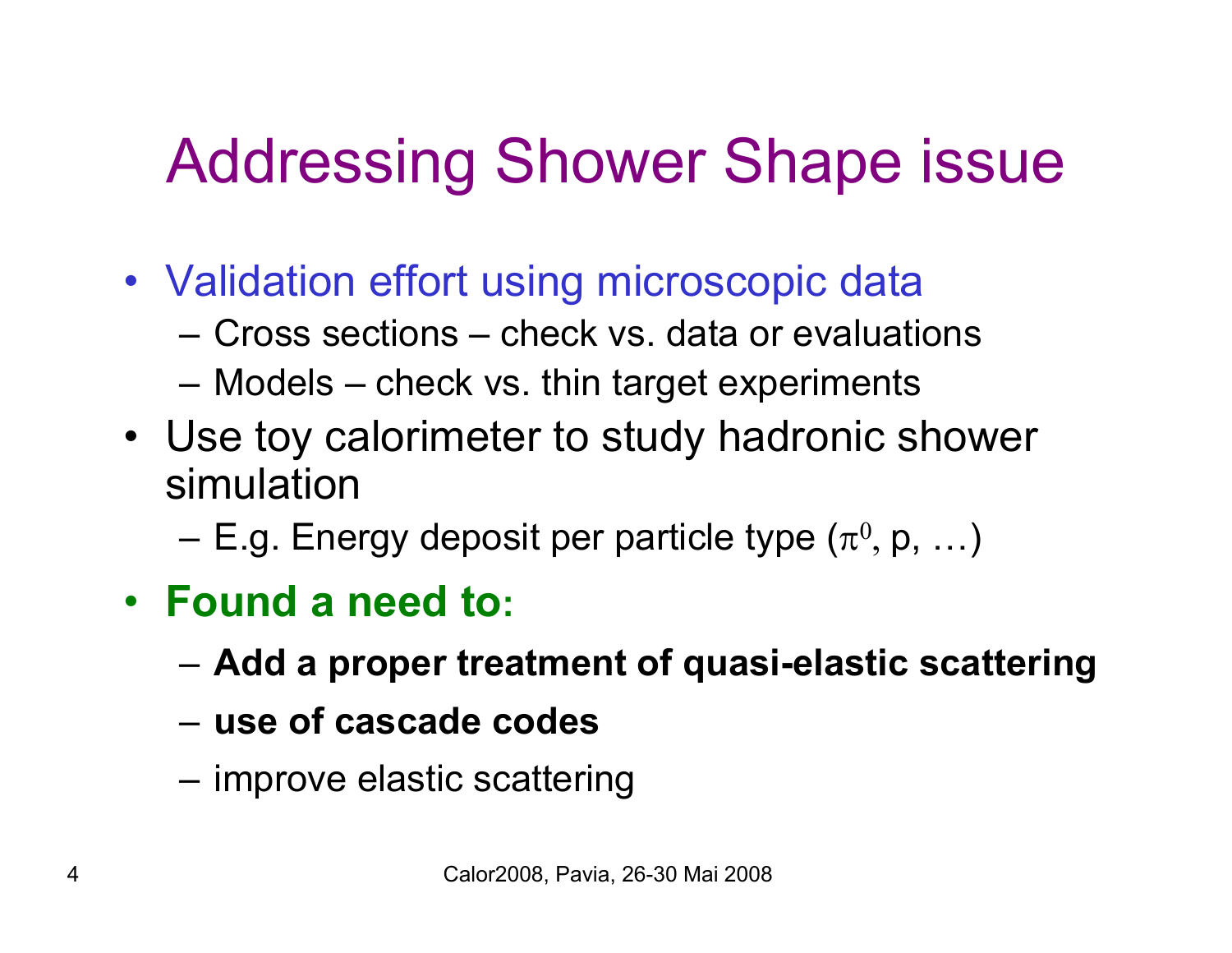### Ingredients of G4 hadronic physics

- Cross-sections
- Models for interactions
	- Elastic
	- Inelastic **QGSP**
		- String models (~10 GeV 1 TeV+ ):
			- Quark Gluon String (**QGS**),
			- Complemented by Quasi-elastic
		- Optional : Cascade ( from ~0.2 to 5 or 10 GeV): BIC, Bert
		- Pre-equilibrium and equilibrium models: **P**
		- Capture
		- Decay
- Inelastic **LHEP**
	- **H**igh **E**nergy **P**arameterized (~25GeV -
	- **L**ow **E**nergy **P**arameterized (0- ~55 GeV)
	- Capture
	- Decay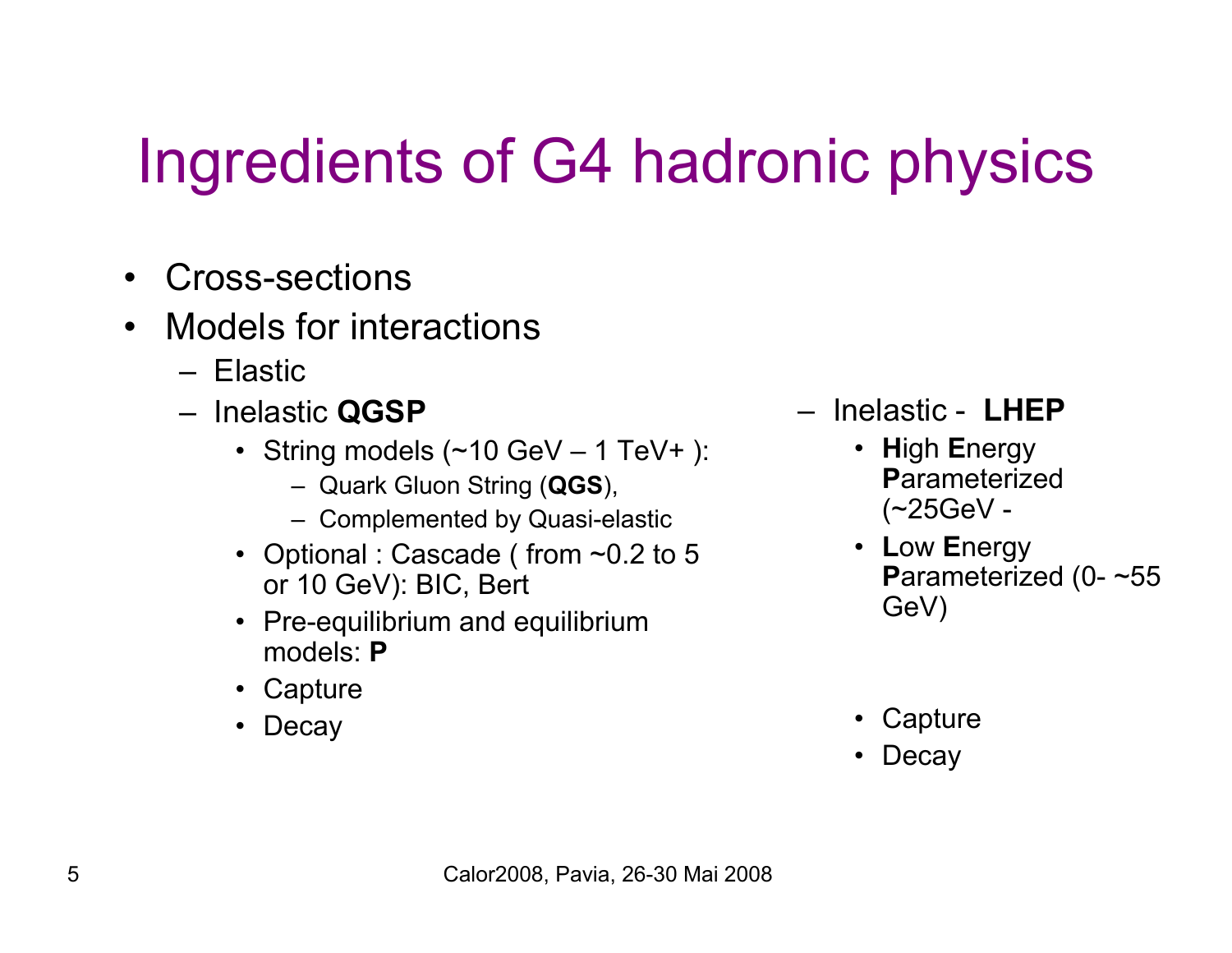#### Hadronic Inelastic Interactions Models



Calor2008, Pavia, 26-30 Mai 2008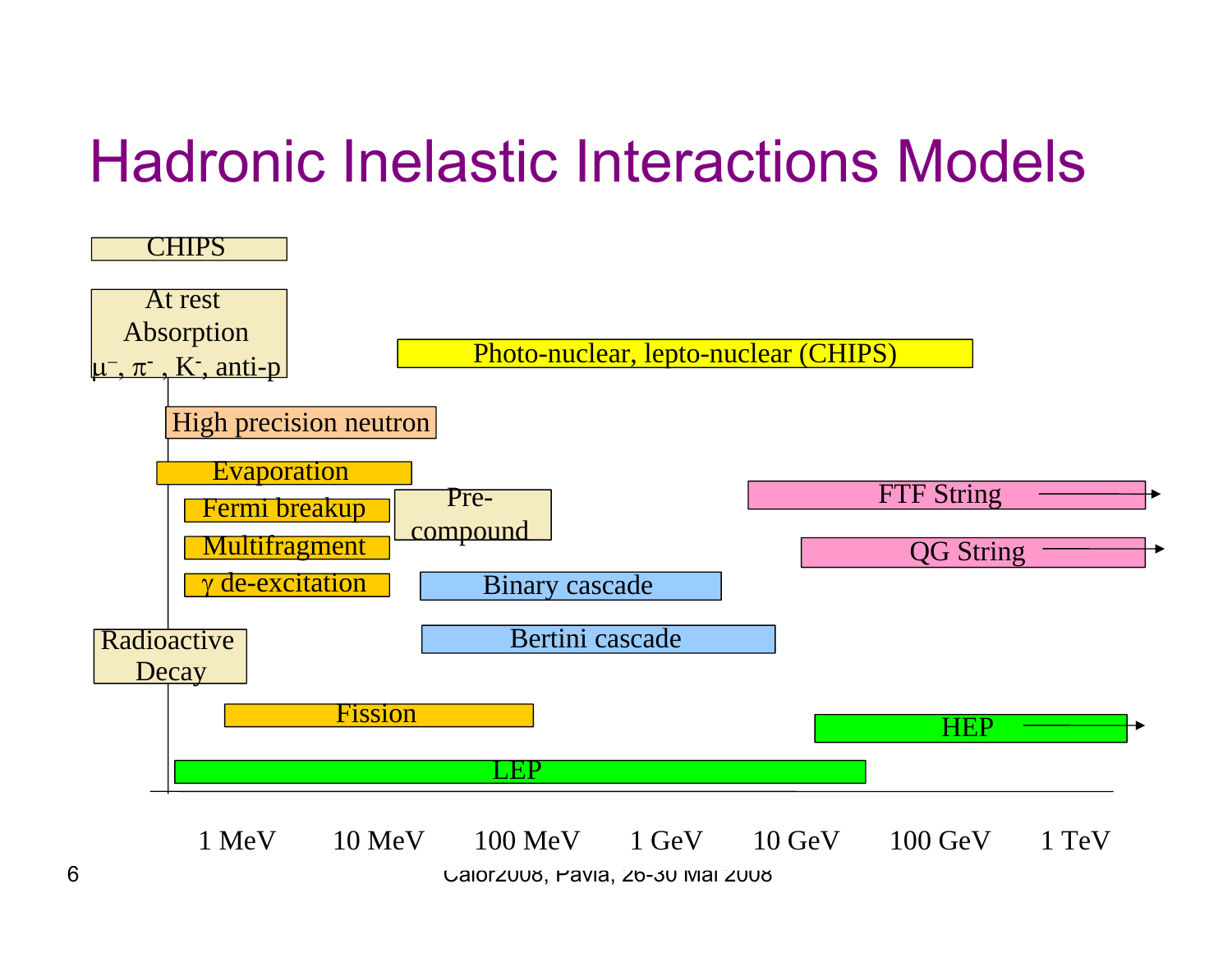# Physics Lists

**Physics List** is a set of **consistent physics models** for **each particle** in application

- LHC experiments see developments through Physics Lists
- Follow improvements and developments
	- Update existing configurations
		- Adopt mature options, e.g. elastic,quasi-elastic in **QGSP, QGSP\_BERT**, ...
	- Provide new configurations
		- Experimental lists, e.g **FTF\_BIC**
- Feedback from experiments is vital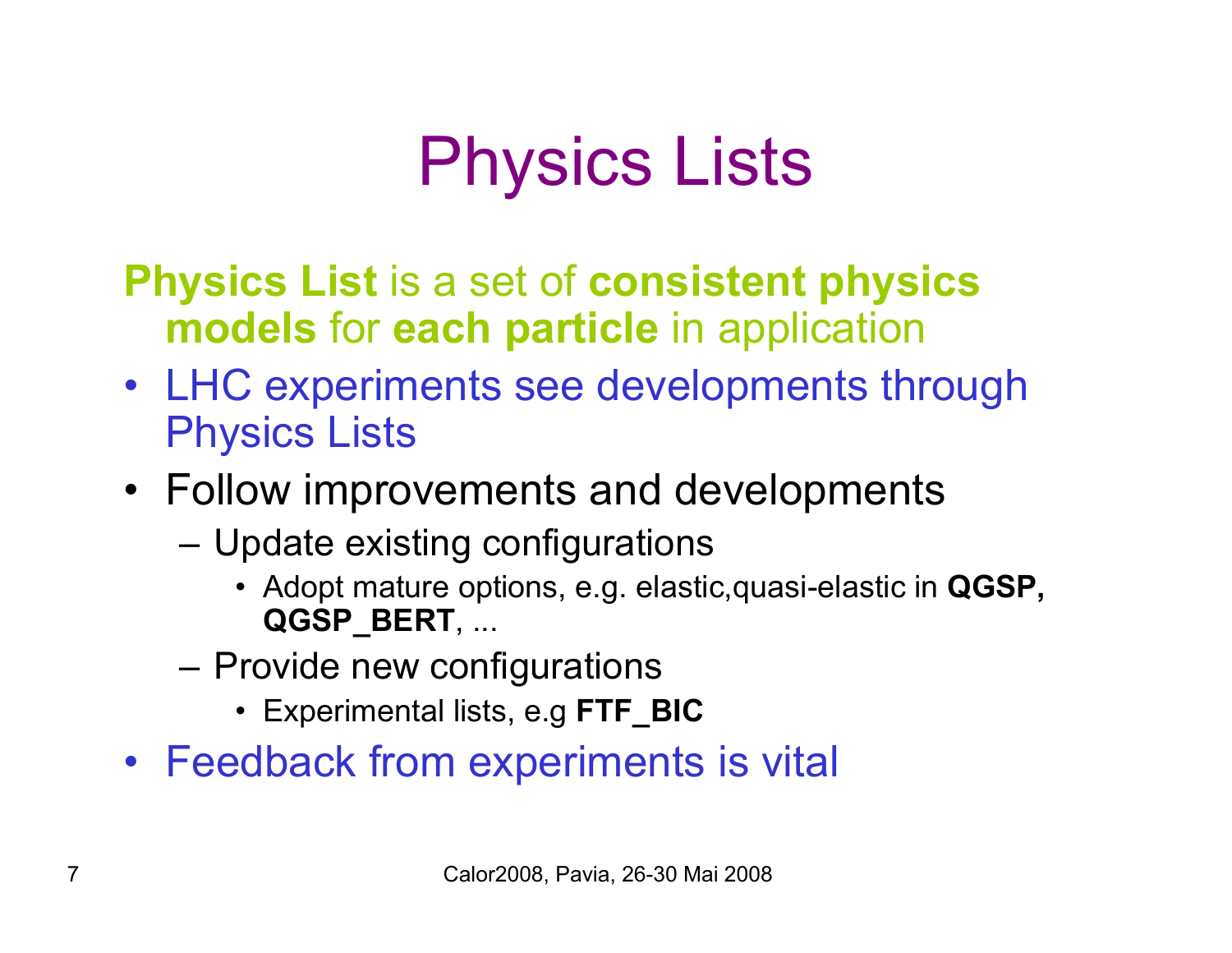# Recent improvements

- • Addition of quasi-elastic to Quark Gluon String (QGS) model
- Revised coherent elastic scattering
- Revised inelastic cross sections
- • Improvements in Cascade codes
	- Bertini cascade
- Revising FTF model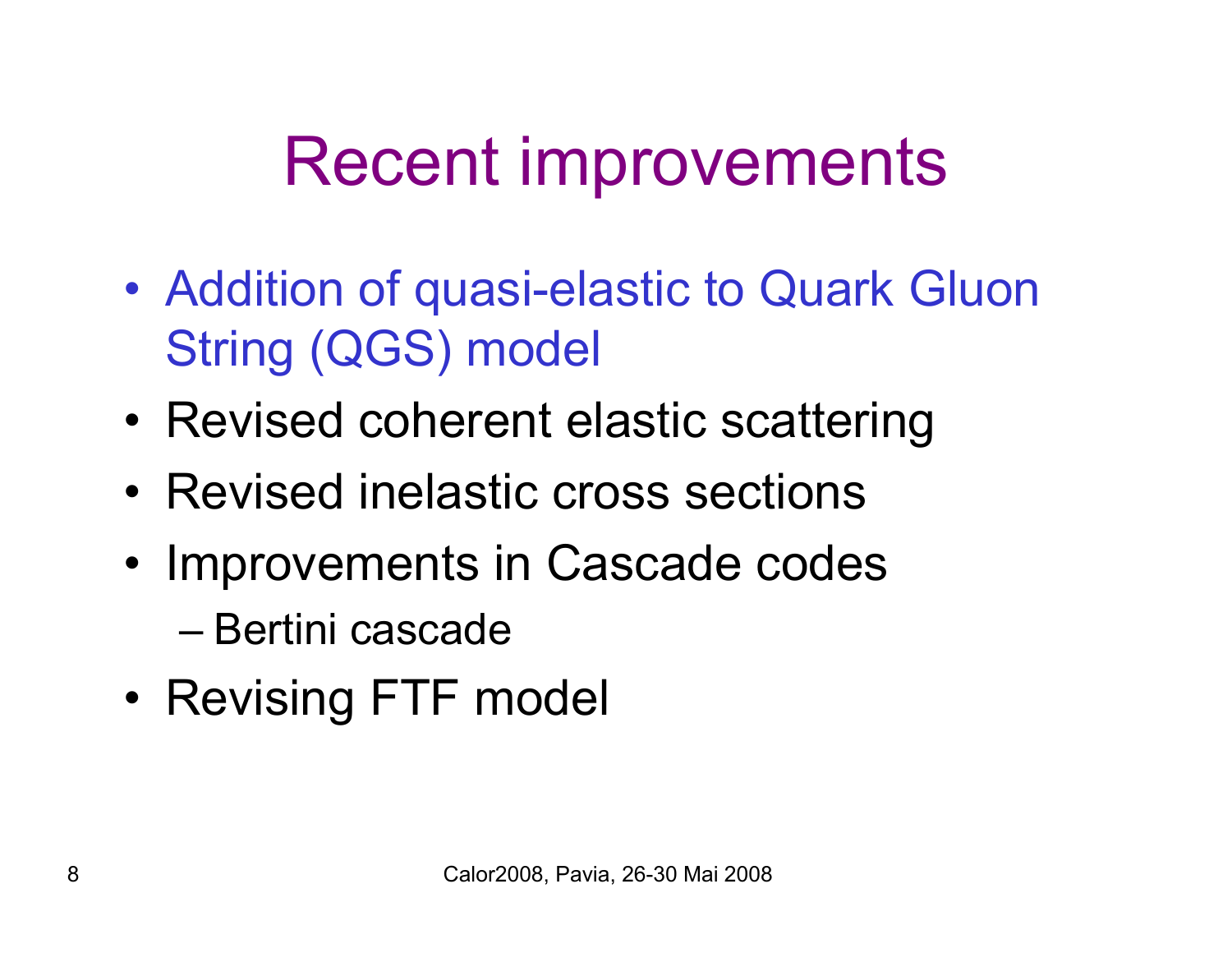#### Quasi-elastic in parallel to QGS model

- Elastic scattering of primary on nucleon
- Cross section part of in-elastic cross section
	- – about (5-10)% for *p* > 10GeV/c
- Replaces part of production cross section –Longer showers
- Included in all QGS and FTF physics lists



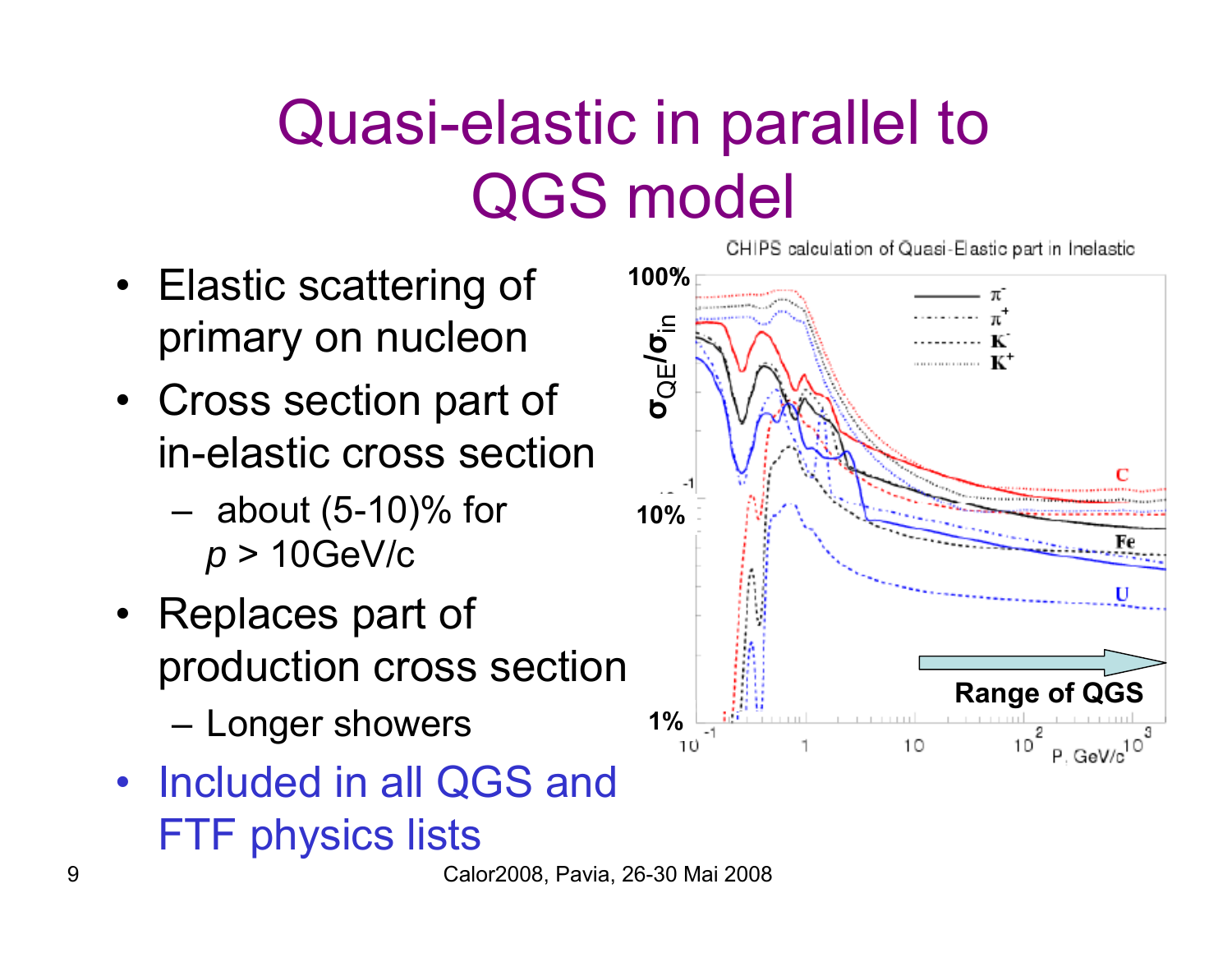### Hadron Elastic Process **Developments**

- Geant4 elastic scattering was completely reviewed
	- – for proton and neutron CHIPS detailed parameterizations are used since G4 8.3
	- for pions and other hadrons above 1 GeV a Glauber model is used since G4 9.1p01
	- – for pions and other hadrons below 1 GeV, LElastic model
- Elastic scattering of neutrons off Hydrogen important in sampling calorimeters with plastic scintillator



CHIPS improvement of NN elastic cross-section

Calor2008, Pavia, 26-30 Mai 2000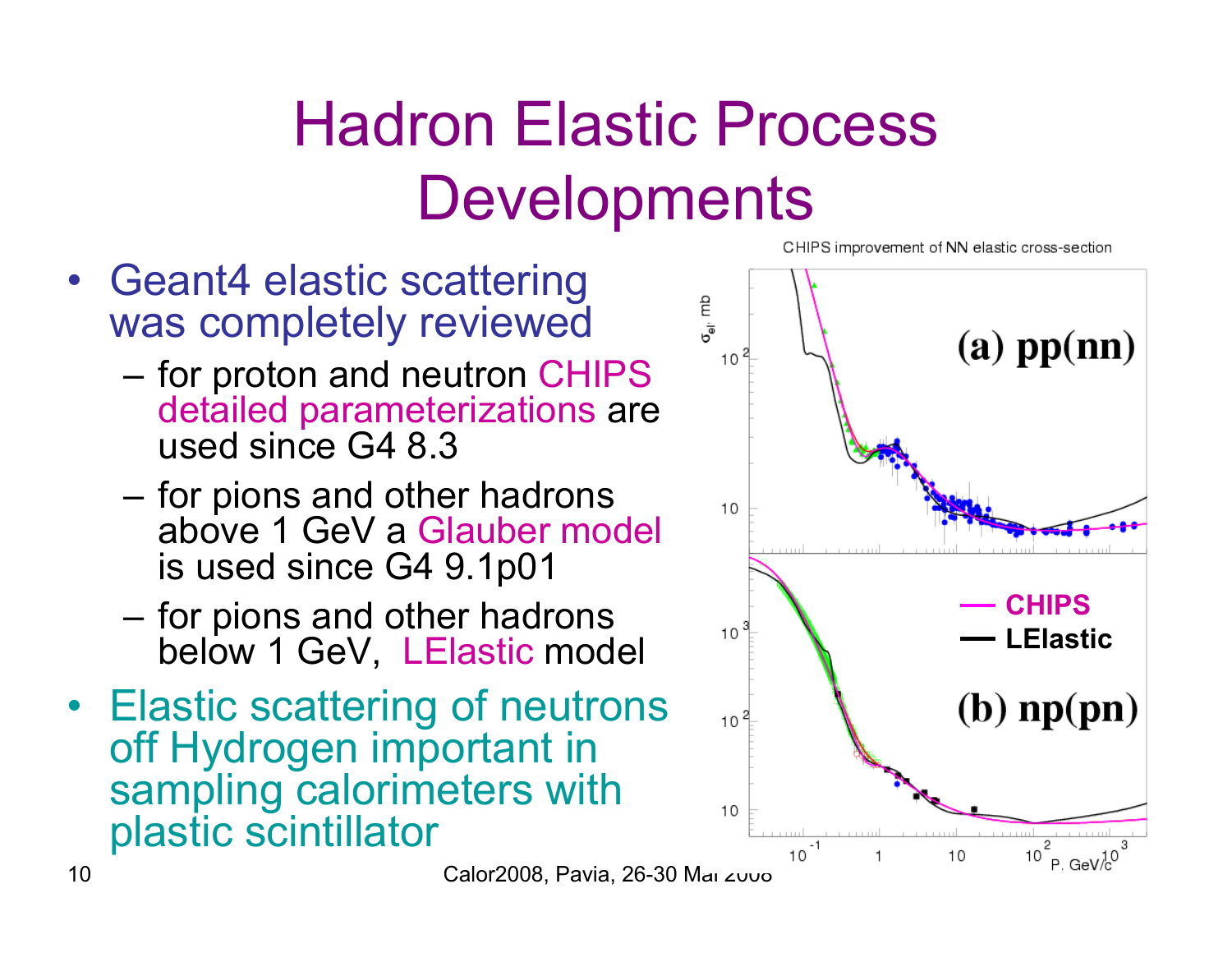#### Revision of Inelastic Cross Sections

#### • Pion

- Revise interpolation of Barashenkovevaluation (optical model fit)
- Proton, neutron – Check
- Improved high energy behaviour

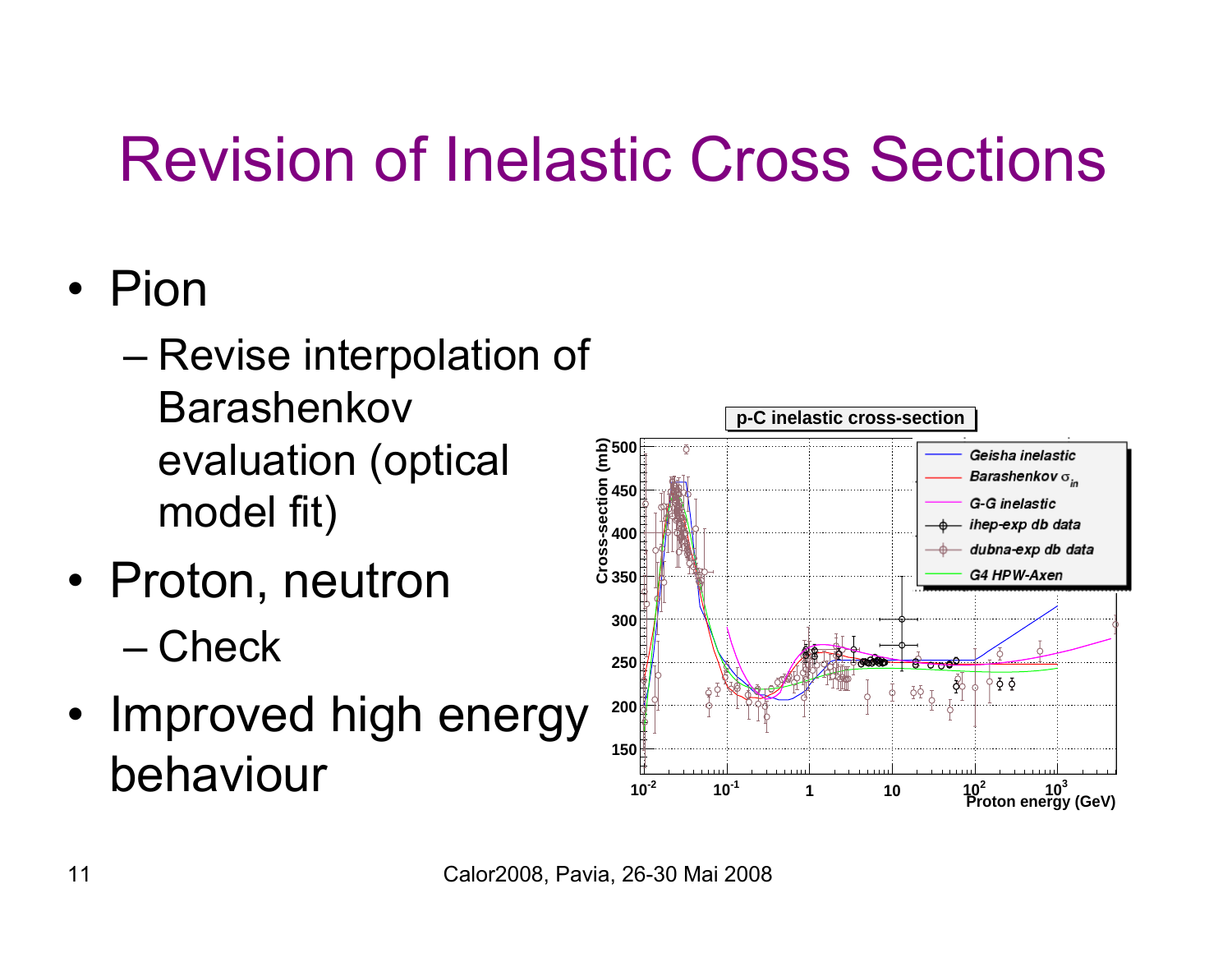#### Bertini Cascade Improvements

• High energy angular

distributions fixed:

4 GeV p+Al  $\rightarrow$  p + X

12

p60deg

Entries 47882

**Han** 0.02705

**RMS** 0.07746

 $1 1.2 1.4$ 

proton KE (GeV)

 $16, 18$ 

p84deg

Entries 30708

fean 0.01437

RMS 0.03757

• Correction enabling Coulomb barrier in evaporation phase

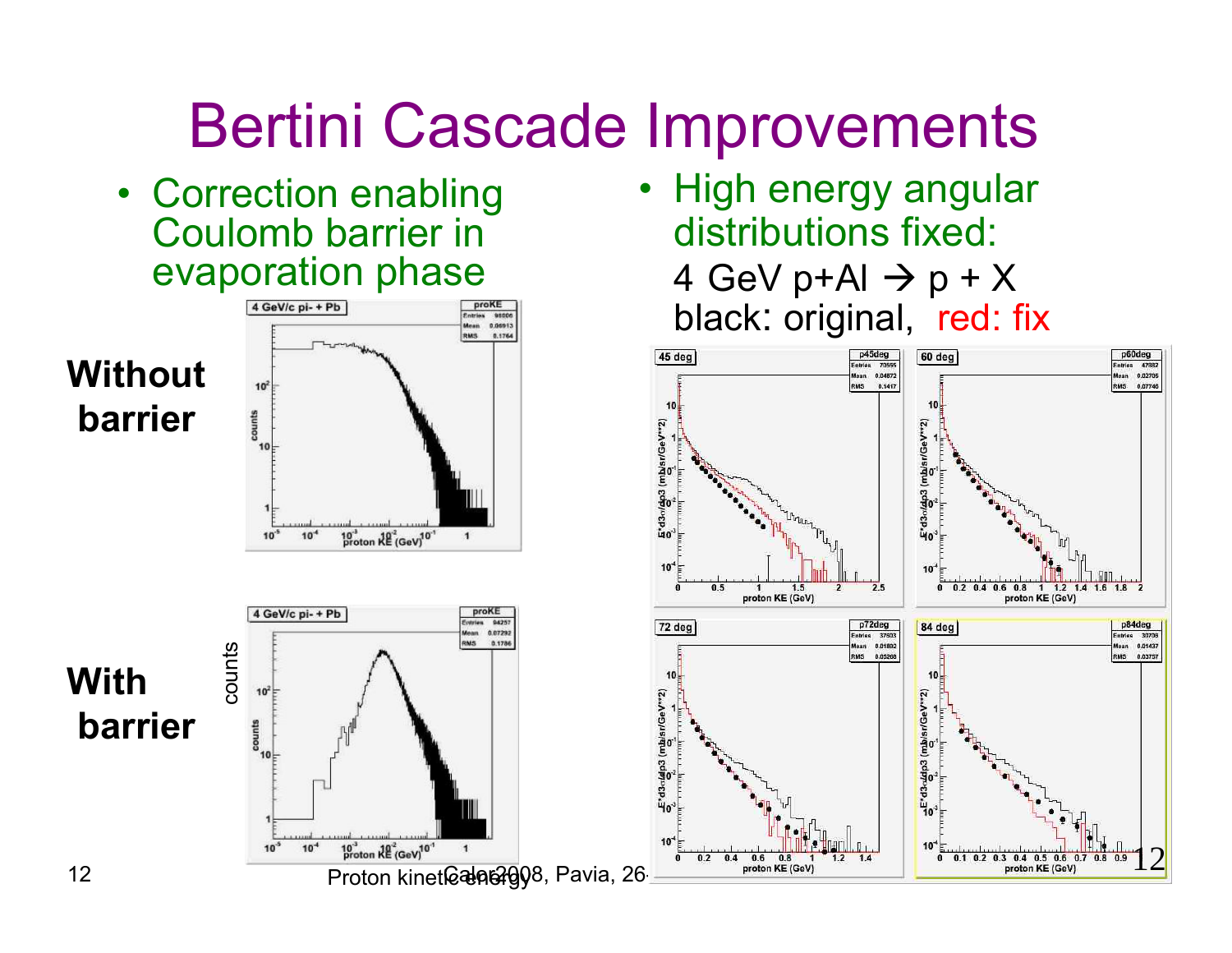#### Improvement of Fritiof (FTF) model

 $10<sup>4</sup>$ 

 $p + C \rightarrow p + X$ , 5.0 GeV<br> **p**<sup>+C</sup>  $\rightarrow$  **p**<sup>+X</sup><sub>at</sub> 5.0 GeV ( $\theta$  = 59.1<sup>2</sup>)

**FTF** Bertin

- •**Release G4 9.0**
- • Geant4 Fritiof model implemention updated to closely correspond to orignal FORTRAN code.

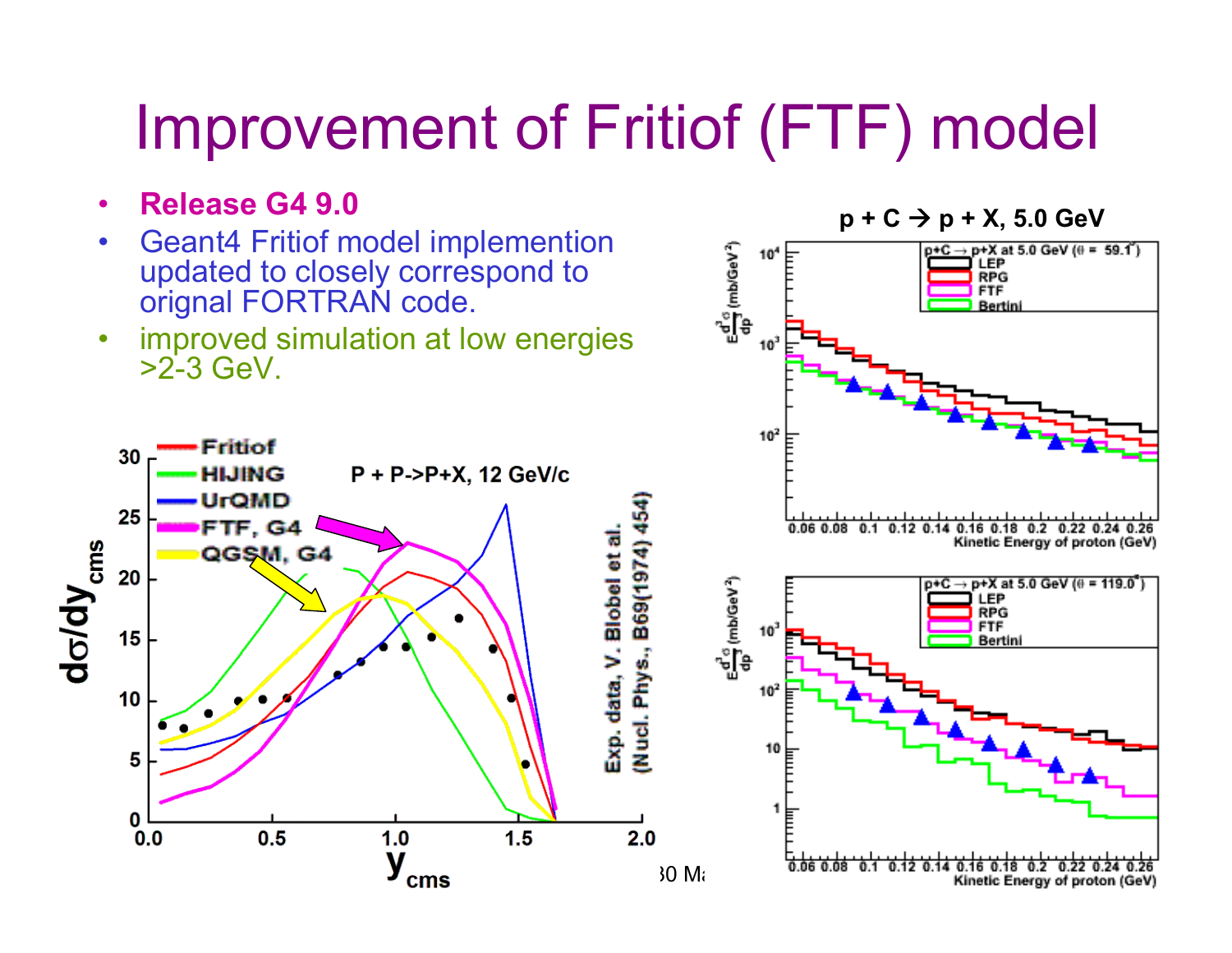### Ongoing improvement of G4 Fritiof (FTF) model

- •**Upcoming release**
- Separate simulation of diffractive and nondiffractive nucleonnucleon interactions
- • Implementation of quasielastic scattering
	- elastic scattering of projectile on nuclear nucleons
- Accounting of a particle formation time



Calor2008, Pavia, 26-30 Mai 2008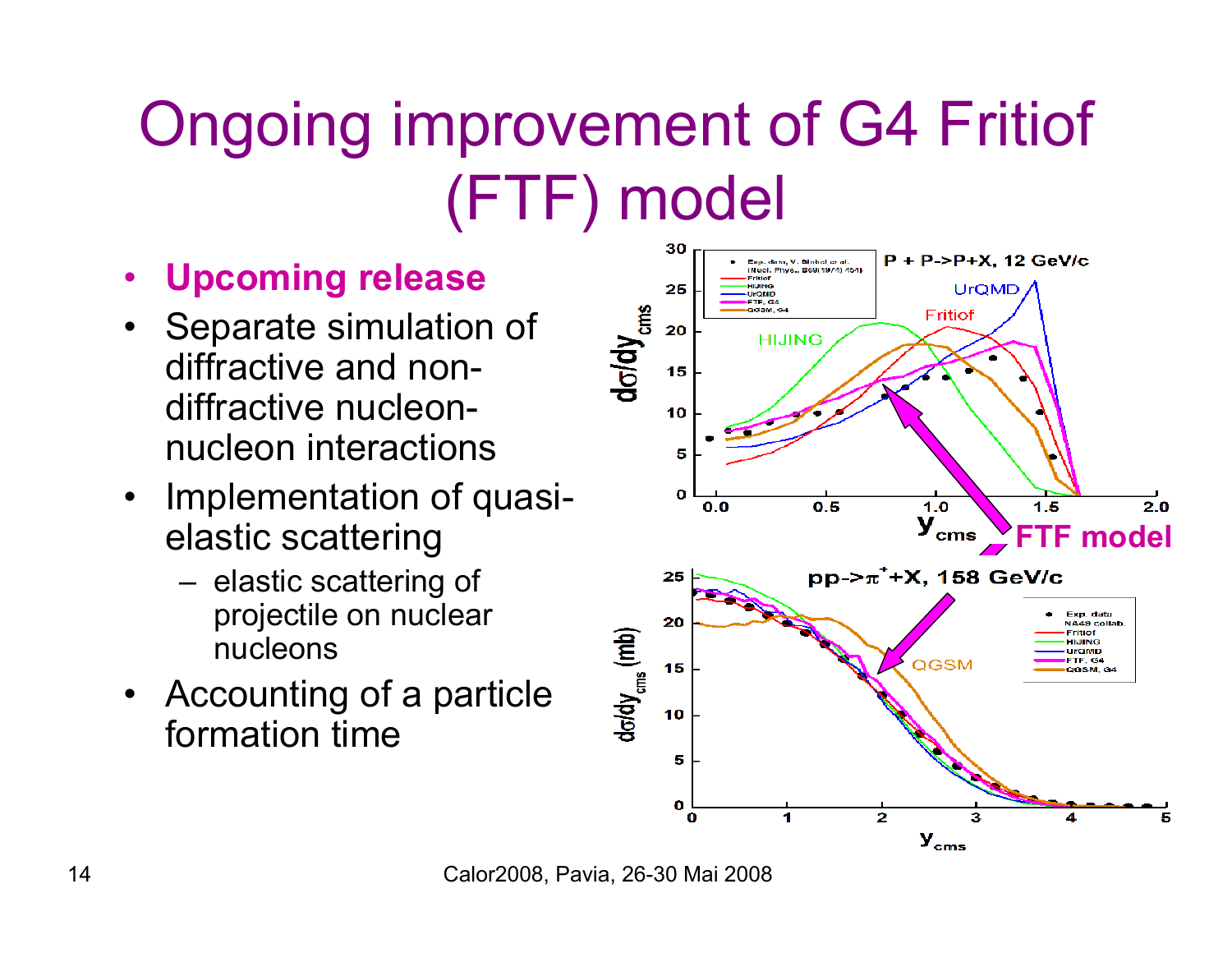# FTF – a look at heavy nuclei

- **Upcoming release**
- FTF with rescattering using Binary cascade works well for heavy target

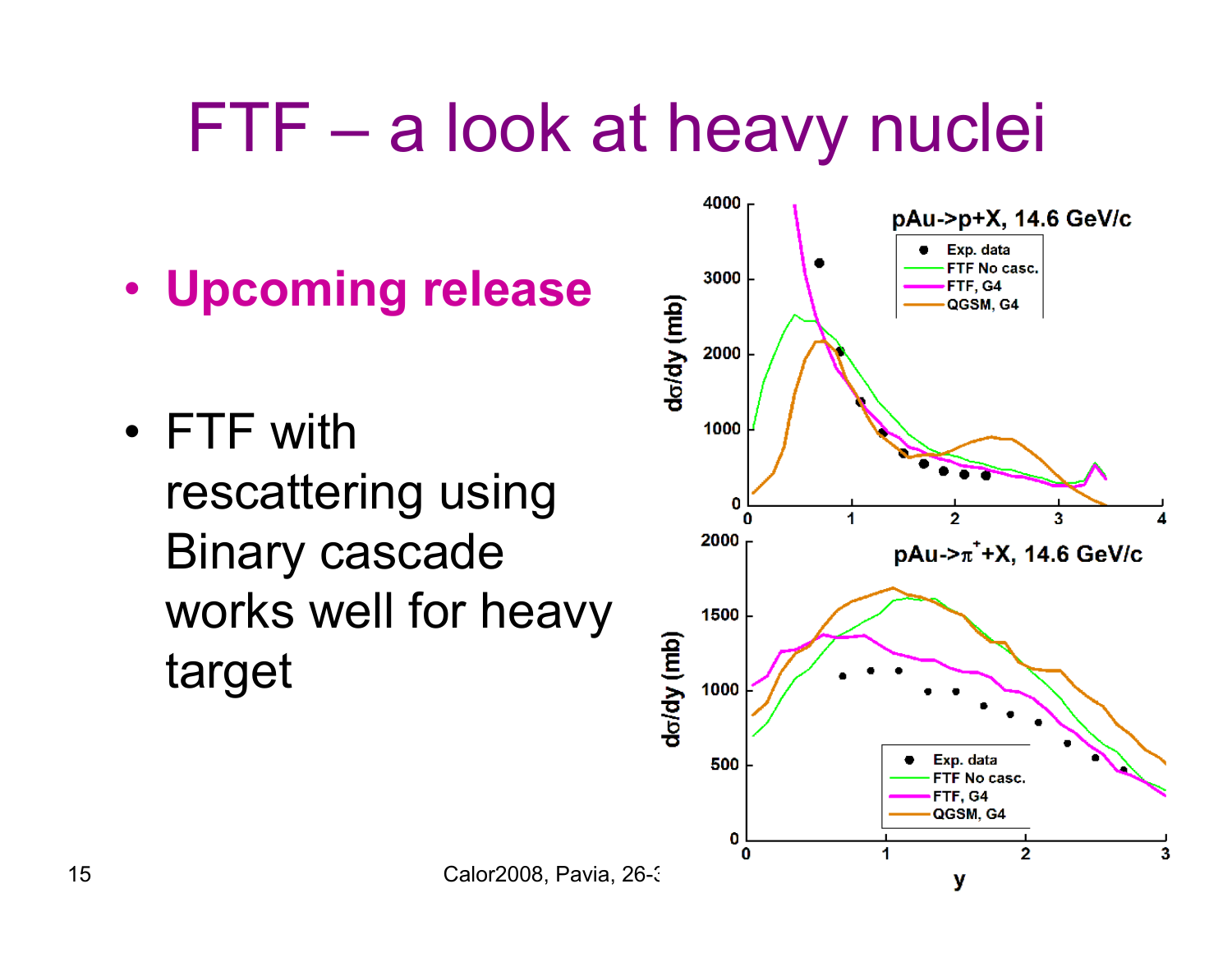# Ongoing work

- Revision of pre-equilibrium and de-excitation models
- Binary cascade
- Reimplementation of INCL/ABLA cascade
- Low energy neutron transport
- Thick target validations
	- TARC
	- Recent results presented at SATIF
- Ion-Ion

•…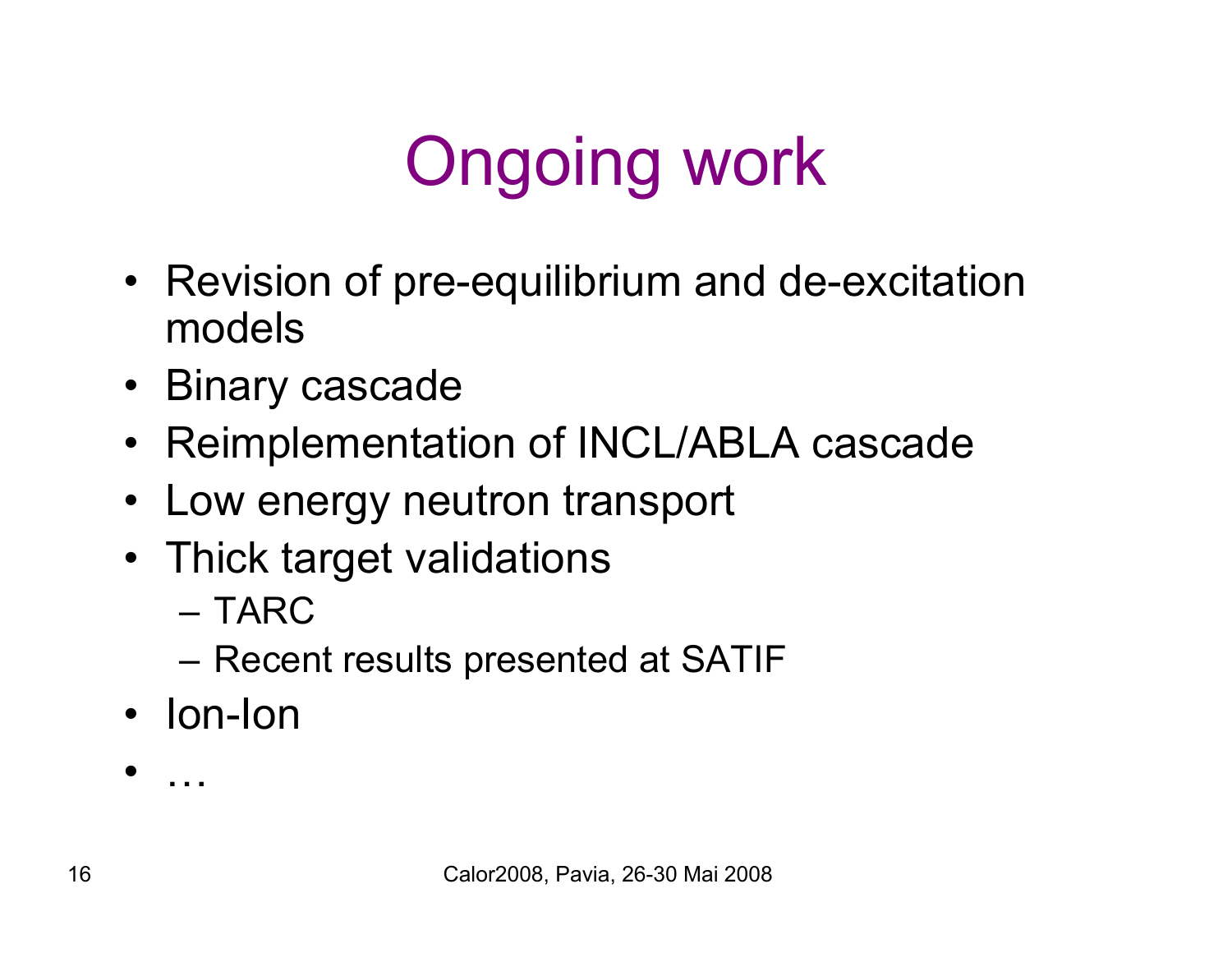### **Improvements of Preequilibrium and Evaporation Models**

- • New inverse reaction cross sections for particle emission
- • New transition probabilities at preequilibrium
- • Physically consistent transition Sections for particle emission<br>
New transition probabilities at<br>
preequilibrium<br>
Physically consistent transition<br>
from preequilibrium to equilibrium  $λ+=λ-$
- • Several bugs fixed (Coulomb Barrier).
- $\bullet$  Statistical processes (preequilibrium & evaporation) are now well described.
- $\bullet$  Direct processes (inelastic peak) are out of the scope of statistical methods.

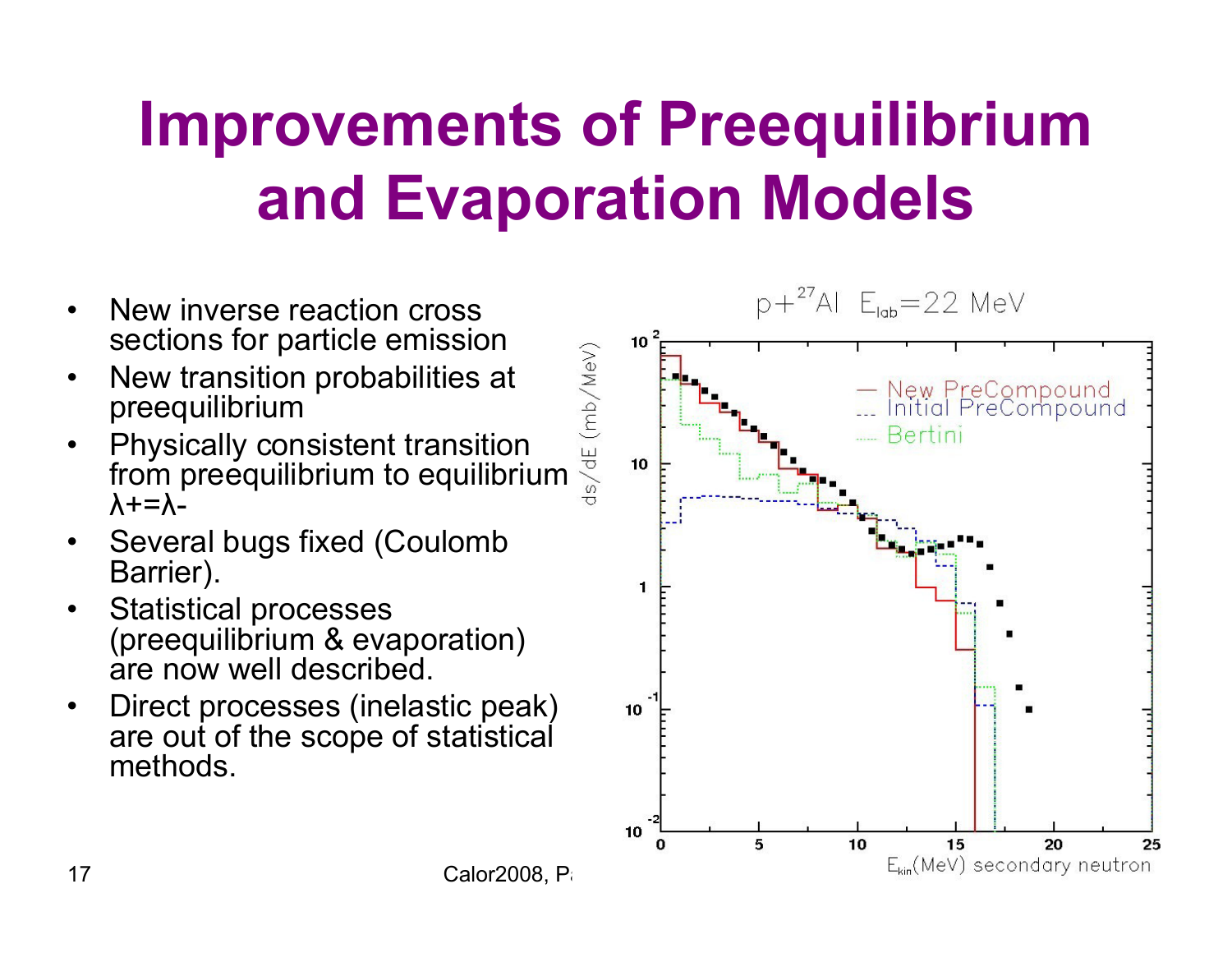# Binary Cascade Improvements

- Added re-scattering interface
	- Allows to re-scatter "slow" particles created by high energy interaction (QGS or FTF)
- Pion incident first release

 $\pi^{\texttt{+}}$  Al  $\rightarrow$  x $^{\texttt{+}}$  X  $\;$  at 250GeV/c --- QGS\_BIC / --- QGSP Data: Agababyan et.al., EHS-NA22, Z.Phys.C50, 361(1991)

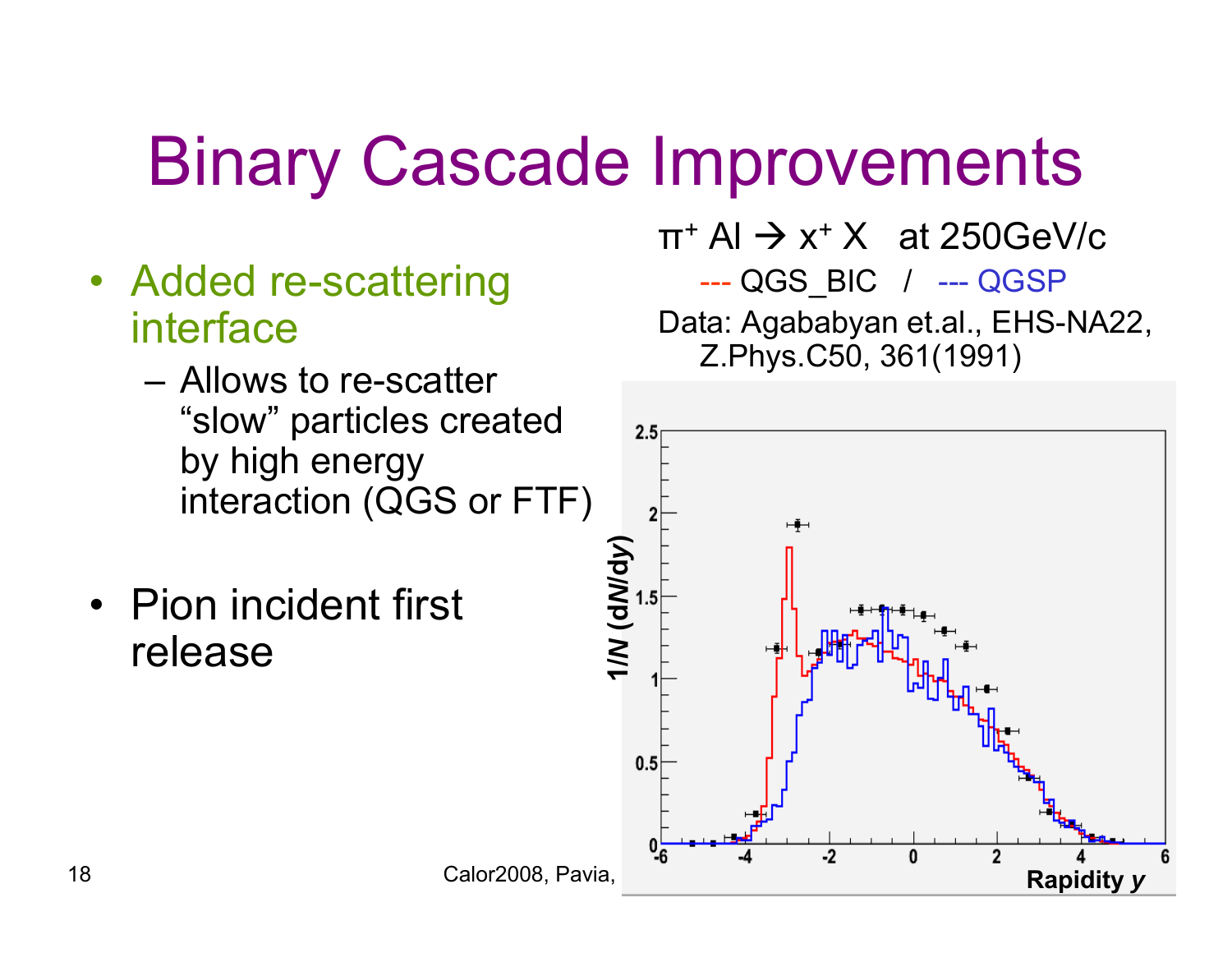

INCL4.2 (Liège) intra-nuclear cascade and ABLA evaporation-fission

- Projectiles:  $n, p, \pi^{0,\pm}, D, T, 3$ He,  $\alpha$  (0.2-3 GeV)
- Targets: C-U
- · Fission: GSI code SIMFIS
- Optimized for spallation studies:
	- A. Boudard *et al.*, Phys. Rev. C66 (2002) 044615

つへへ

- J. Benlliure et al., Nuc. Phys. A628 (1998) 458
- Direct translation of original code is provided; 2009: INCL5.

Validation of Geant4 9.1 INCL with ABLA (in red) for  $p(1.2 \text{ GeV})$  on Al target; black: original Fortran code. SATURNE data from S. Leray et al., Phys. Rev. C65, 044621 (2002) AD ▶ ◀ ヨ ▶ ◀ ヨ.

A Heikkinen, P Kaitaniemi: INCL cascade and ABLA evaporation-fission codes in Ge CALOR'08, 26-30 May, Pavia  $2/2$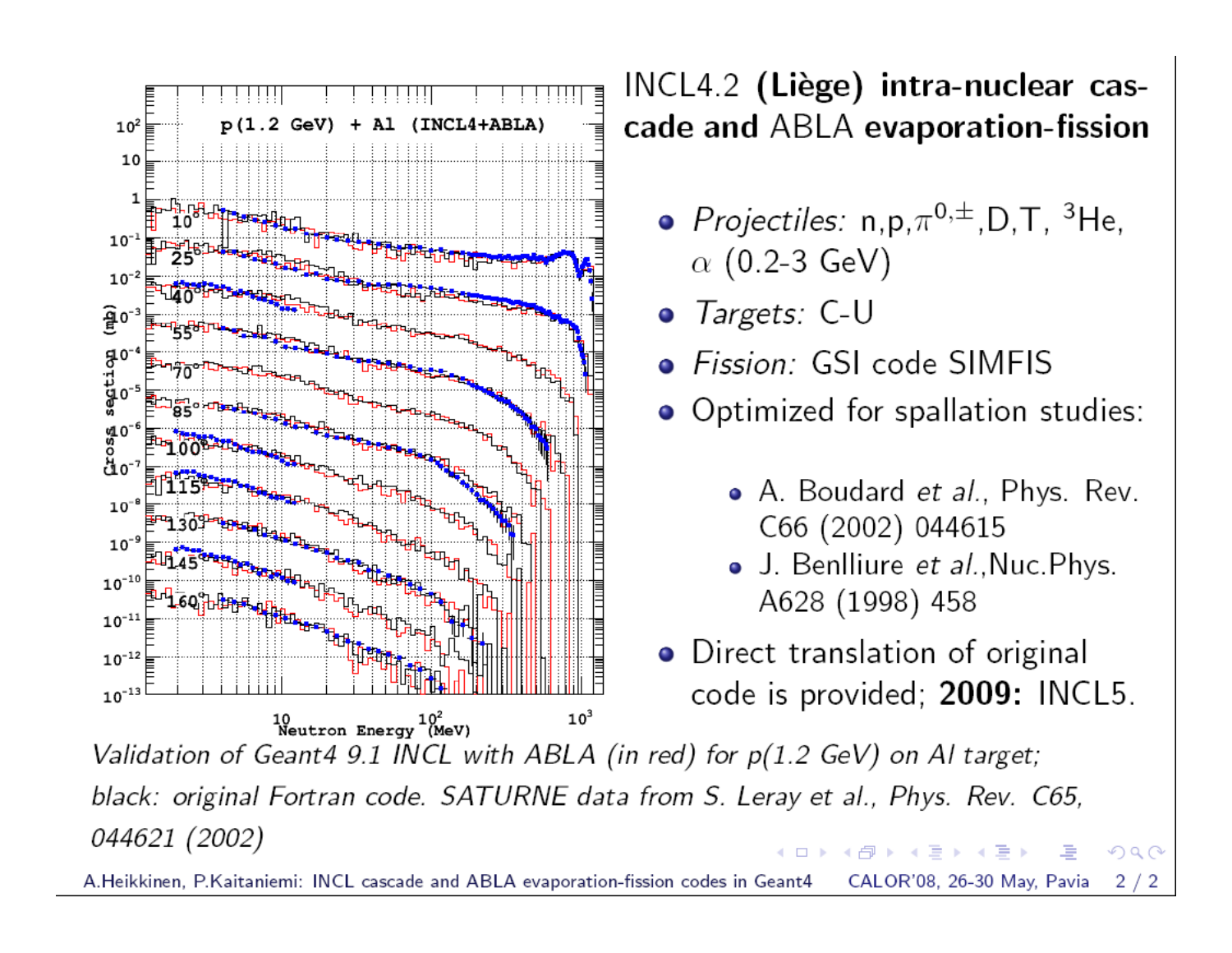#### Low energy neutron transport - neutron hp Overview of recent developments

- Add and replace data to G4NDL
	- Now supported all of officially requested elements
- Many bug fixes and adding new functionalities
- Thermal neutron scattering
	- S (<sup>α</sup>, β) Models and Cross Sections
- JENDL High Energy Files (2004&2007)
	- up 3 GeV and 106 isotopes (2007)
- ENDL
	- Successor of Neutron HP and G4NDL
	- Adapting new generation neutron libraries such as ENDF7, JEND3.3 and so on.
	- Not Yet included latest release (v9.1.p02)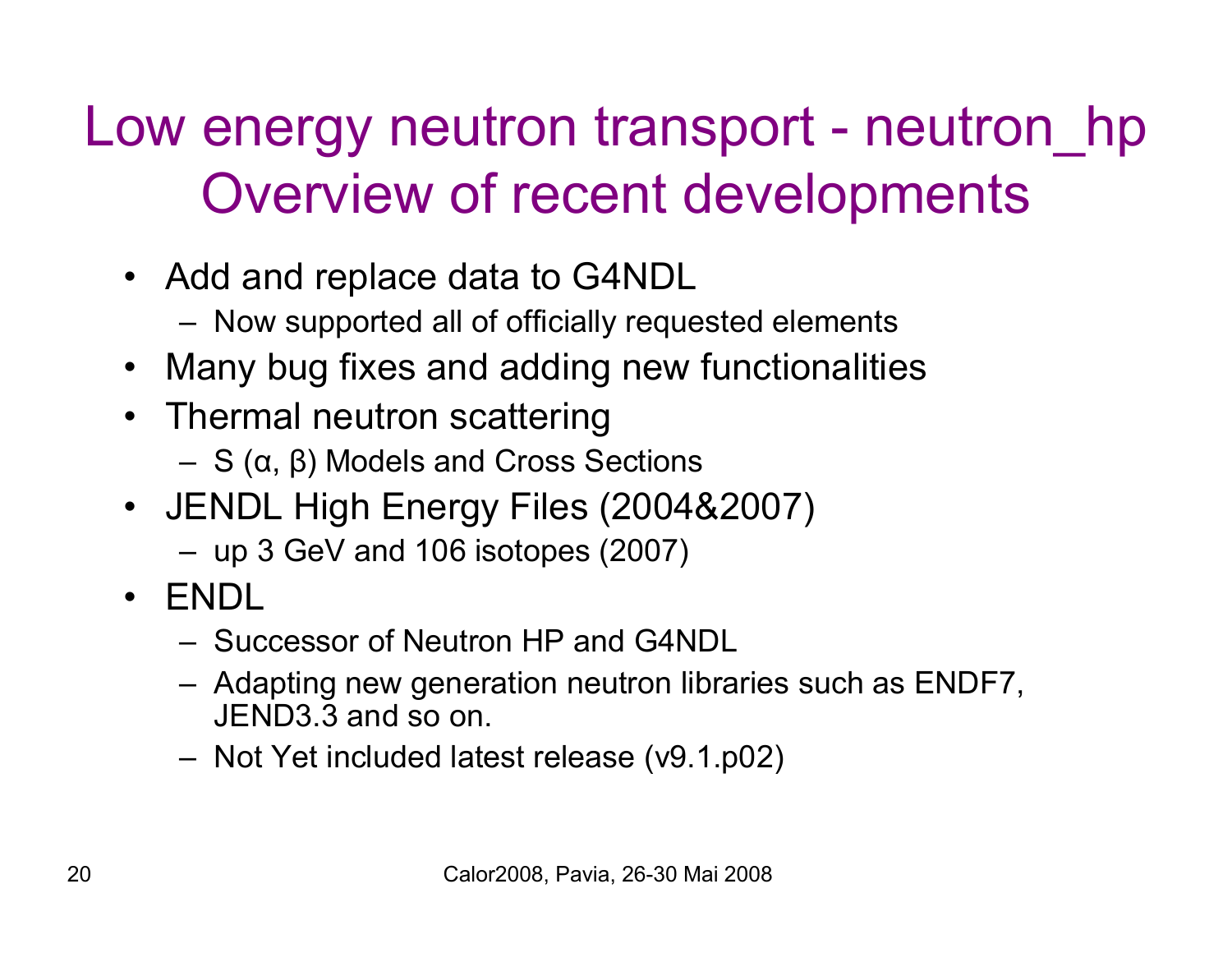# **Summary**

#### Estimate of Readiness for LHC

- Shower shape of hadronic showers has improved
	- Improved modeling quasi-elastic, elastic
	- Use of Cascade models
- Physics lists
	- stable as ATLAS and CMS settle on **QGSP\_BERT**
		- Other lists available for systematics: QGSP, ..
		- Alternatives provide options for future improvement: FTF\_BIC, ..
- Challenges remain, e.g.
	- Investigating linearity problem in QGSP\_BERT around 10 GeV
- Continuing effort to improve
	- Revising FTF model
	- Review of charge exchange, neutron capture
	- New parameterized model RPG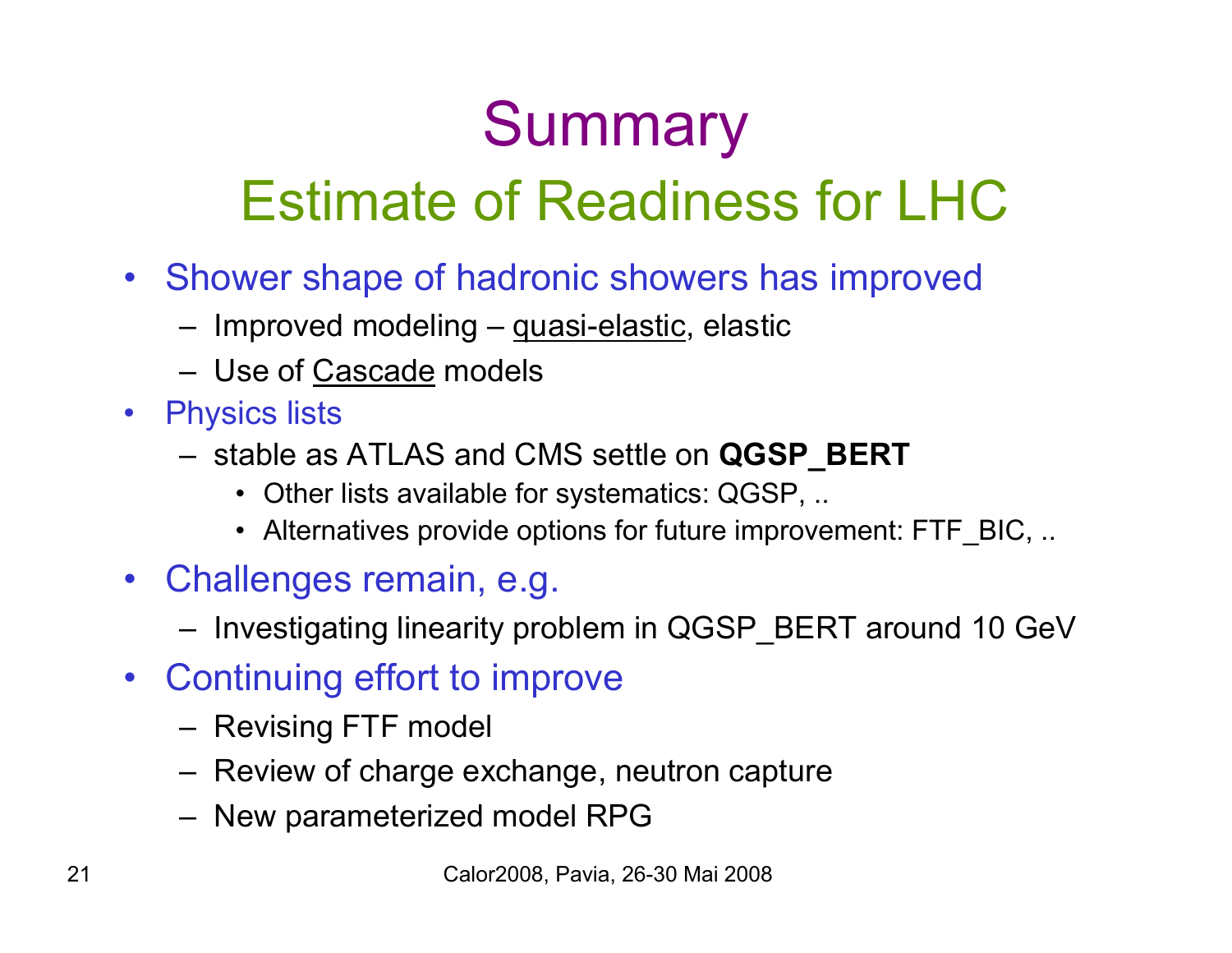# Geant4 Hadronic working group

- •Makoto Asai (SLAC)
- •Sunanda Banerjee (Fermilab)
- $\bullet$ Alain Boudard (CEA)
- •G. A. Pablo Cirrone (INFN LNS)
- •Daniel Elvira (Fermilab)
- $\bullet$ Gunter Folger (CERN)
- $\bullet$  Vladimir Grichine (CERN, Lebedev Physical Institute, Moscow)
- $\bullet$  Aatos Heikkinen (Helsinki Institute of Physics(HIP))
- $\bullet$ Alexander Howard (CERN)
- • Vladimir Ivanchenko (CERN, EMSU Lomonosov Moscow State University)
- $\bullet$  Pekka Kaitaniemi (Helsinki Institute of Physics(HIP))
- Tatsumi Koi (SLAC)
- Mikhail Kosov (CERN, ITEP)
- Fan Lei (QinetiQ)
- Maria Grazia Pia (INFN Genova)
- • José Manuel Quesada Molina (Universidad de Sevilla)
- Alberto Ribon (CERN)
- Francesco Romano (INFN LNS)
- • Nikolai Starkov (Lebedev Physical Institute, Moscow)
- Pete Truscott (QinetiQ)
- Vladimir Uzhinsky (CERN, JINR Dubna)
- Dennis Wright (SLAC)
- •Julia Yarba (Fermilab)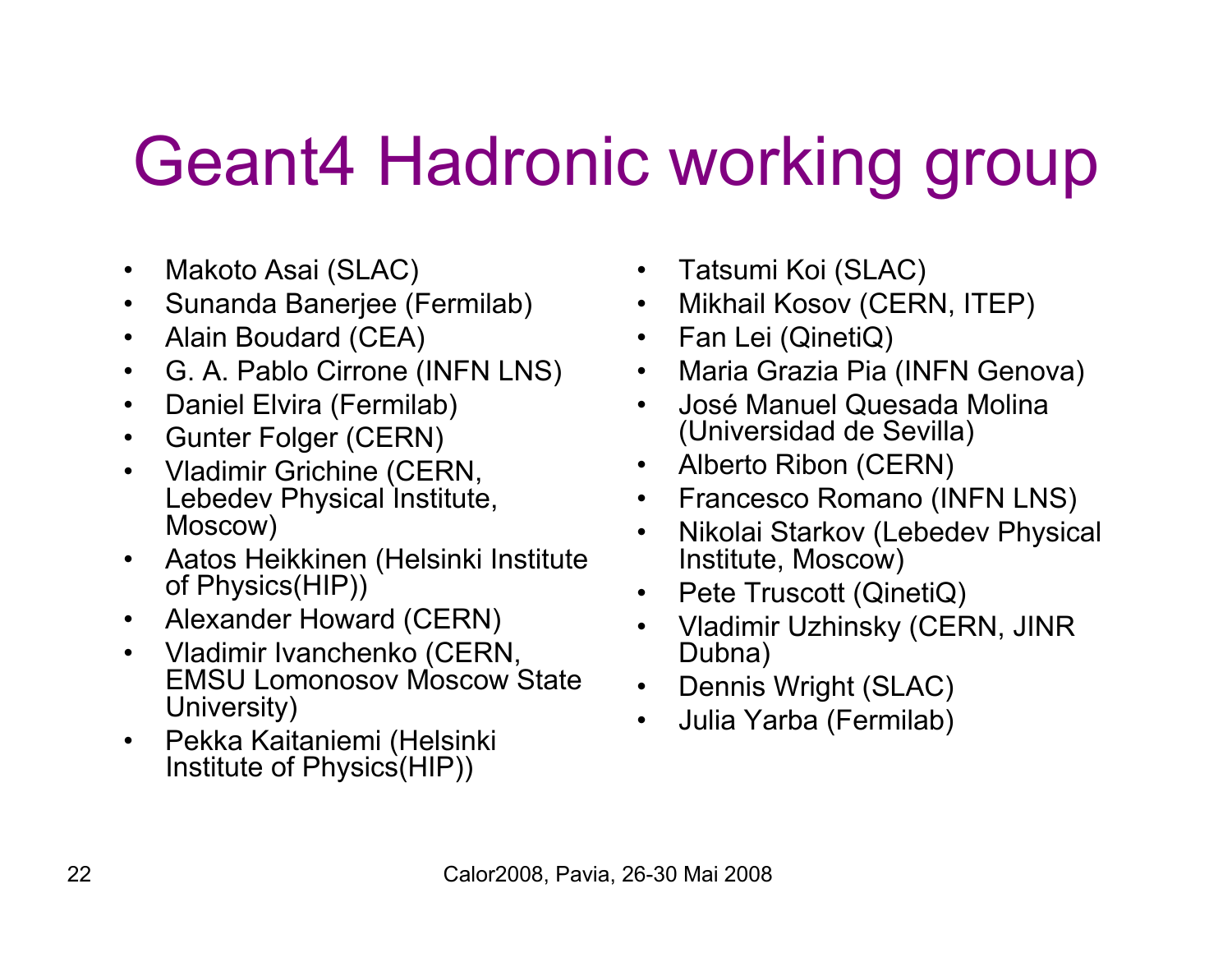## The End

•Backup slides follow ….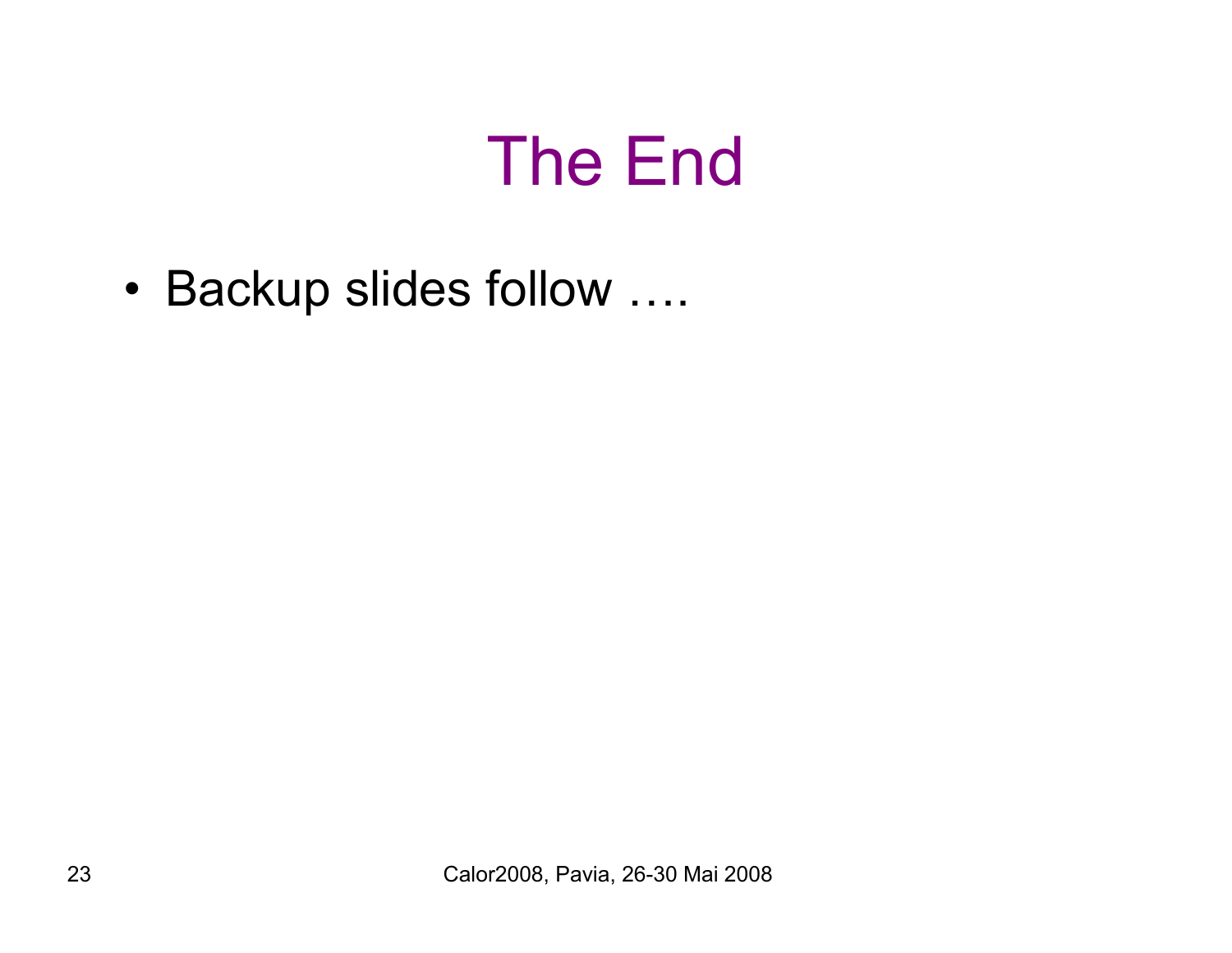### Quasi-elastic

- Updates since introduction
	- Improved angular distribution
	- Proton Incident
		- Improved angular and momentum distribution
	- Added Fermi momentum
		- Improved handling of low energy secondary